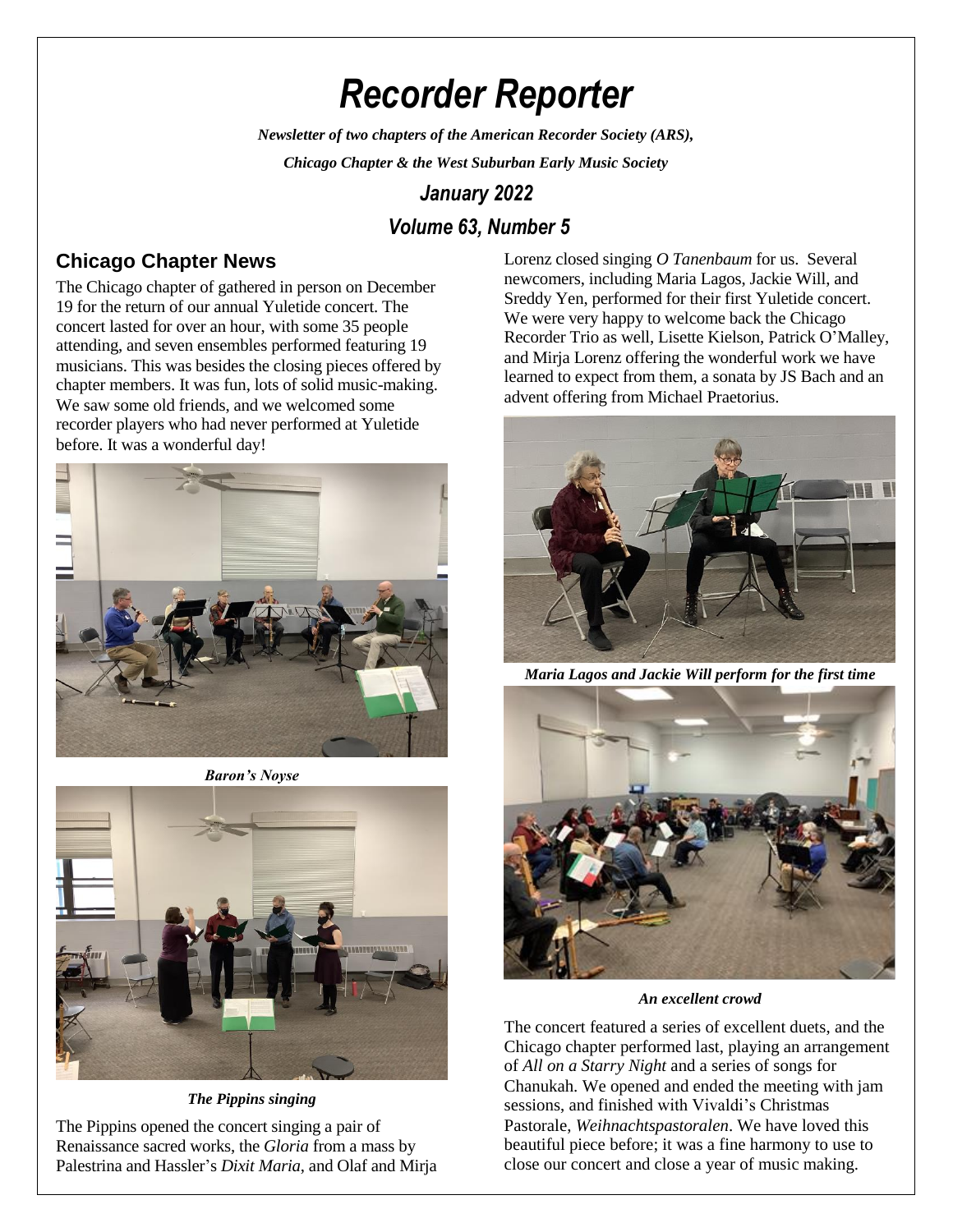#### *Recorder Reporter January 2022 Page 2*

Lisette returns to bring in the New Year with our chapter meeting on **January 16th**. We will revisit Sören Sieg's *duet #3 By the Fireside* (Emlilweni wokotha) in the hopes of performing it at the University of Chicago's Folk Music Festival. January's agenda will also include Alyson Lewin's 7-part *Midsummer Morris* and continued work on our project of performing a Glen Shannon piece at the spring concert in May.

#### **West Suburban Early Music Society**

The West Suburban Early Music Society met at the Friends Meeting House in Downers Grove on December 12th to play holiday music together, led by Nancy Chabala. The old and new pieces included lots of holiday favorites, like *Lo How a rose ere blooming, Greensleeves, Fum fum fum, Twas in the moon of wintertime, Sing Noel, All on a starry night, Carol of the Bells, Sussex Carol,* and *Gaudete.*



The group looks forward to meeting again on January 9th of 2022, and we welcome Dennis Sherman as our director. Please join us at 2 PM at the Friends Meeting House in Downers Grove.—*Kathy Hall-Babis*

### **Recorders from John Langfeld**

John Langfeld offered his 15<sup>th</sup> and last Recorder Series concert at St. Luke's Evangelical Lutheran Church on November 22, 2015. "The series has run its course," John said at the time. "The sculpture is finished. And 15 in a series is a lot. I've done so many wild and wooly things; how many more can I come up with?"

Well, one of those wild and wooly things was arranging Bohemian Rhapsody for recorder in April 2014. That was an excellent moment for John's friends with the Chicago chapter, as he recruited many of us to take part.

Born in Iowa and raised in Minnesota, John graduated with a degree in Music Education from St. Cloud University in 1966. He got his first recorder in 1969, and started making weekly trips to the Oak Park Recorder School in 1973, where he met Louise Austin and enjoyed watching her work. He was teaching at Whitewater before Whitewater was Whitewater, when the Early Music Festival was held at Milton College. He has known our music director, Lisette Kielson, since he taught her recorder when she was 16.

After a long and complicated musical adventure he retired as Dean for Instruction in Fine Arts at Morton East and West High Schools in Cicero and Berwyn in 2007. Following that was a long and complicated musical retirement adventure, which sadly drew to a close about a year ago when arthritis compelled him to stop playing. But, as he noted himself, "50 years isn't a bad run." And now John is offering his recorders for sale to members of the Chicago chapter, and WSEMS, with the proceeds donated to the Chicago chapter.



*Bohemian Rhapsody, St. Luke's, April 2014*

The collection includes three sopranos, two sopraninos, two altos, two basses, and a tenor, made by Moeck, Kung, Von Huene, and other builders. Besides instruments he is offering maintenance kits, thumb rests, and a lot of sheet music. John plans to organize his collection of instruments and music in the next few weeks to present to chapter members. We will provide more details about the instruments, including suggested prices and who to contact, in the near future. We will also plan to have them on display at our February chapter meeting.

#### **Folk Music Festival**

The Chicago chapter plans to host a recorder workshop at the 62nd annual University of Chicago Folk Music on Saturday morning February 12, 2022. We need members to join us! We will gather at Ida Noyes Hall, 1212 East 59th Street. There should be plenty of street parking available, but you can also take either the #6 Jeffrey Express bus to 59th Street or the Illinois Central to 57th Street from downtown, and walk. We held our first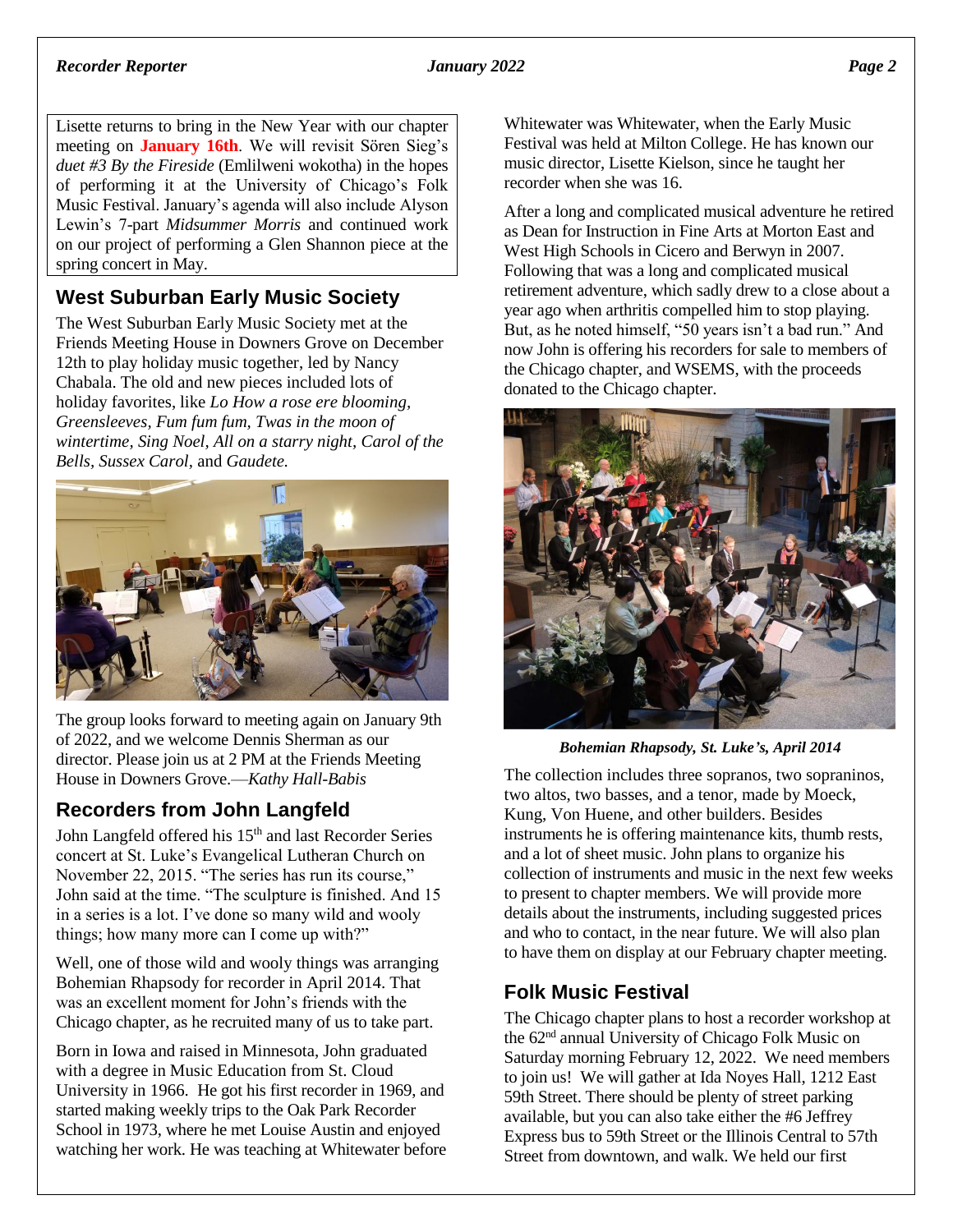recorder workshop at the festival in February of 2014, and have participated every year since except for last year. The music will be available at chicagorecorders.org, our web site. The Folk Festival offers a day of workshops on Saturday and concerts on Friday and Saturday nights at Mandel Hall. Visit www.uofcfolk.org.

## **Mark Cleveland, 1958 – 2021**

I was surprised and very sad to learn of the sudden death of Mark Cleveland on November 21. He was 63 years old. Mark dove into recorder playing after first attending Whitewater in 2009, regularly appearing at meetings of the Baron's Noyse on Monday nights and the Oak Park Recorder Society on Tuesday nights, as well as monthly chapter events. He also played with the Music Institute of Chicago Recorder Orchestra for several years. So we had to refer to "Mark D" and "Mark C" in Oak Park for a while, but no complaint from me on that. Mark was a kind hearted musical companion. I remember meeting him late one night at the dark and historic Rivera Theater in Uptown in May of 2010, where Mark worked, to practice for our upcoming spring concert. A moment for music, ghost stories, and laughter for both of us.



*Mark Cleveland, spring concert, Chicago chapter, May 2011*

Mark had been vaccinated against COVID-19, but caught a breakthrough infection in November, leaving him with what amounted to a bad cold. He recovered enough to return to work in a few days, after testing negative, but Mark had been hospitalized for a heart condition in 2020. It appears that stress from his work, and from helping to care for his aging parents, plus the infection, aggravated his heart problems.

Mark was born and raised in Park Ridge, Illinois. He always loved music of every variety, and was a regular at the Old Town School of Folk Music. Evidently he taught himself recorder, and liked guitar too. He was the manager of the Riviera Theater in Uptown, where he served for 28 years, and earlier had been the manager at the Vic Theater in Lake View and the Park West in Lincoln Park. He attended first Southern Illinois University at Carbondale and then the University of New Mexico, not finishing a bachelor's degree but starting out working as a chef. Besides his love for music and his work at the Riviera, Mark had a studio at the Greenleaf Art Center in Rogers Park, and presented his paintings at art fairs and festivals in Chicago.

Many people loved Mark, and his death was deeply painful loss for his mother and his four sisters. He was absolutely delighted with his nieces and nephews, and had a circle of devoted coworkers and many friends at the Art Center. He loved his cats, Lydia and Eno, and took a particular interest in wolf packs being reintroduced in rural Wisconsin (https://wolf.org). He would take winter hiking trips to the state, following wolves in their hunting forays.

Mark's nieces and nephews said of Mark, "He was the definition of a family man. As the oldest of five siblings, Mark was always including his four sisters in whatever shenanigans he was up to. He carried the role of teacher and historian. Mark's nieces and nephews were his daughters and sons, teaching them baseball skills, a love for live music, and the enjoyment of backpacking in some of the most treasured parks in the states. They all have the most special and intimate memories with their Uncle Mark. Family by birth, family by marriage or the chosen family he had accumulated through the years, Mark cherished family above all else."

We had not seen Mark at chapter events for several years. But he was part of us for a while, and served as chapter vice president in our 2010-2011 season. Mark made his life grand. He made music with us, he created works of beauty, and he was deeply loved by many people. I wish Mark Cleveland could have joined us for our Yuletide concert on December 19. But we were able to welcome him into our musical fellowship for a little while.